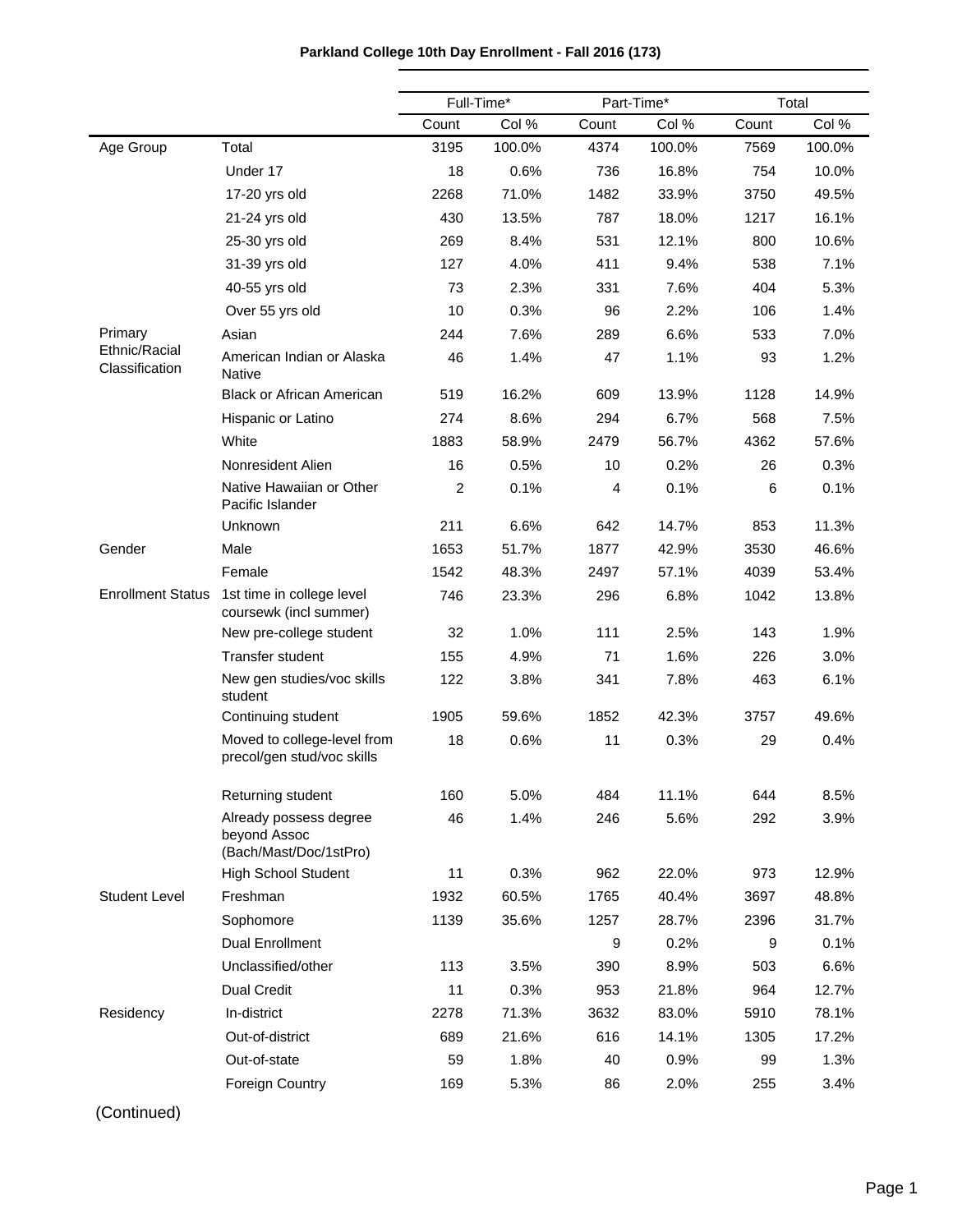|                       |                                                  |       | Full-Time* |       | Part-Time* | Total          |        |
|-----------------------|--------------------------------------------------|-------|------------|-------|------------|----------------|--------|
|                       |                                                  | Count | Col %      | Count | Col %      | Count          | Col %  |
| Student Intent        | Prepare for transfer                             | 1561  | 48.9%      | 961   | 22.0%      | 2522           | 33.3%  |
|                       | Improve skills for present<br>job                | 49    | 1.5%       | 171   | 3.9%       | 220            | 2.9%   |
|                       | Prepare for job immediately<br>after com college | 347   | 10.9%      | 414   | 9.5%       | 761            | 10.1%  |
|                       | Prepare for GED/improve<br>basic ac skills       | 7     | 0.2%       | 14    | 0.3%       | 21             | 0.3%   |
|                       | Personal interest - not<br>career oriented       | 42    | 1.3%       | 123   | 2.8%       | 165            | 2.2%   |
|                       | Other or unknown                                 | 1189  | 37.2%      | 2691  | 61.5%      | 3880           | 51.3%  |
| <b>Highest Degree</b> | Assoc Deg                                        | 65    | 2.0%       | 130   | 3.0%       | 195            | 2.6%   |
| Earned                | <b>Bachelor Deg</b>                              | 35    | 1.1%       | 187   | 4.3%       | 222            | 2.9%   |
|                       | Certificate                                      | 24    | 0.8%       | 66    | 1.5%       | 90             | 1.2%   |
|                       | Doctoral                                         | 1     | 0.0%       | 12    | 0.3%       | 13             | 0.2%   |
|                       | <b>GED</b>                                       | 57    | 1.8%       | 65    | 1.5%       | 122            | 1.6%   |
|                       | High School Dip                                  | 2395  | 75.0%      | 1865  | 42.6%      | 4260           | 56.3%  |
|                       | Master Deg                                       | 5     | 0.2%       | 45    | 1.0%       | 50             | 0.7%   |
|                       | None                                             | 19    | 0.6%       | 993   | 22.7%      | 1012           | 13.4%  |
|                       | Other                                            | 44    | 1.4%       | 66    | 1.5%       | 110            | 1.5%   |
|                       | <b>First Prof</b>                                | 5     | 0.2%       | 2     | 0.0%       | $\overline{7}$ | 0.1%   |
|                       | Passed one college-level<br>course               | 433   | 13.6%      | 608   | 13.9%      | 1041           | 13.8%  |
|                       | Unknown                                          | 112   | 3.5%       | 335   | 7.7%       | 447            | 5.9%   |
|                       | Total                                            | 3195  | 100.0%     | 4374  | 100.0%     | 7569           | 100.0% |

\*Full-Time: >= 12 Credit Hours / Part-Time: < 12 Credit Hours Source: e1173.sps; Prepared by IAR; 11/2/2016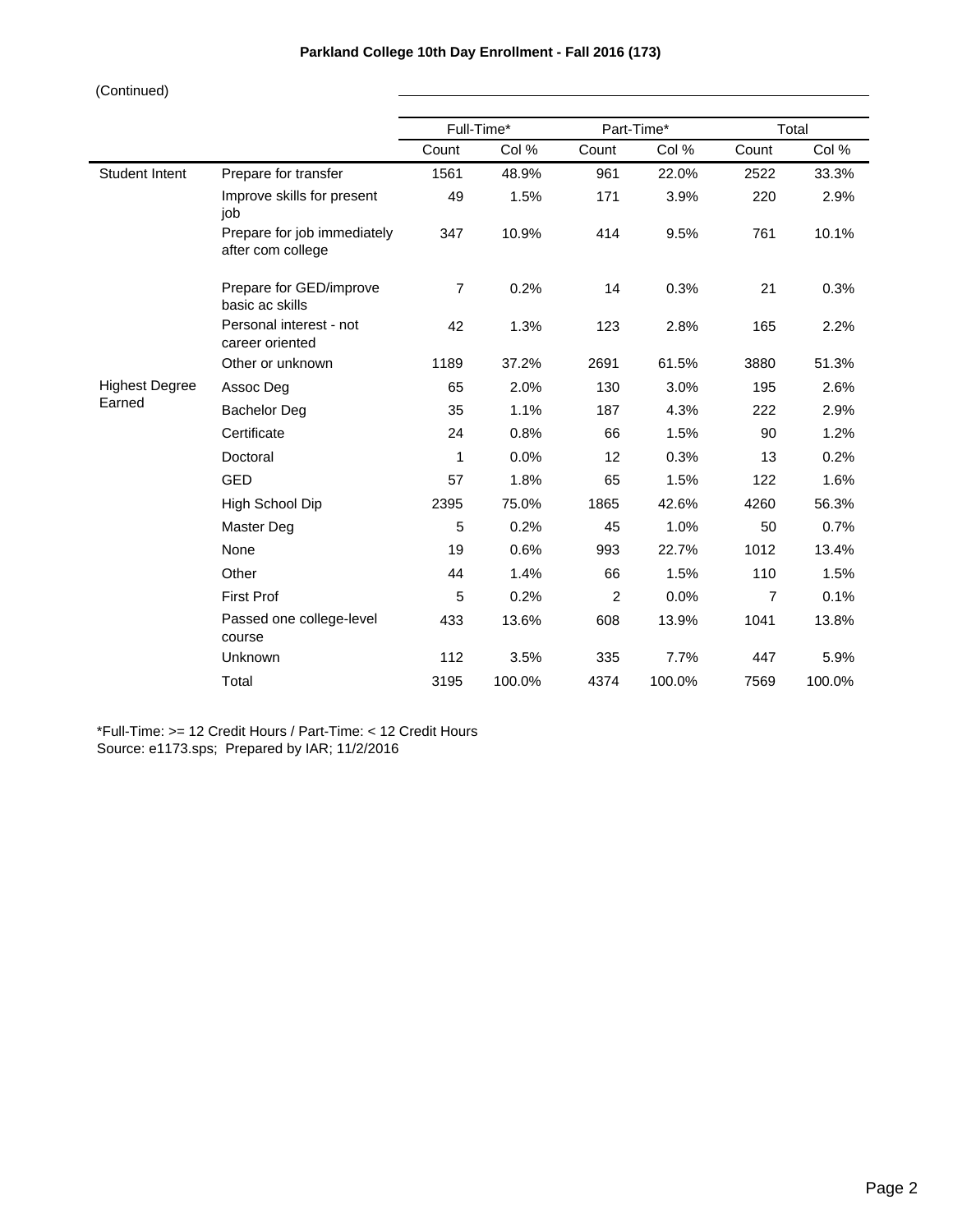| Parkland College 10th Day Enrollment - Fall 2016 (173) |  |  |  |  |
|--------------------------------------------------------|--|--|--|--|
|--------------------------------------------------------|--|--|--|--|

|              |                  | Full-Time*              |        | Part-Time*              |        |                | Total  |
|--------------|------------------|-------------------------|--------|-------------------------|--------|----------------|--------|
|              |                  | Count                   | Col %  | Count                   | Col %  | Count          | Col %  |
| <b>State</b> | Alabama          |                         |        | $\mathbf{1}$            | 0.0%   | $\mathbf{1}$   | 0.0%   |
|              | Arizona          | $\overline{c}$          | 0.1%   |                         |        | $\overline{c}$ | 0.0%   |
|              | California       | 6                       | 0.2%   | 7                       | 0.2%   | 13             | 0.2%   |
|              | Colorado         |                         |        | $\mathbf{1}$            | 0.0%   | $\mathbf{1}$   | 0.0%   |
|              | Florida          | 4                       | 0.1%   | $\overline{4}$          | 0.1%   | 8              | 0.1%   |
|              | Georgia          | $\overline{c}$          | 0.1%   | 2                       | 0.0%   | 4              | 0.1%   |
|              | Idaho            | $\overline{2}$          | 0.1%   |                         |        | $\overline{2}$ | 0.0%   |
|              | Illinois         | 2942                    | 92.1%  | 4228                    | 96.7%  | 7170           | 94.7%  |
|              | Indiana          | 25                      | 0.8%   | $\overline{7}$          | 0.2%   | 32             | 0.4%   |
|              | lowa             | 1                       | 0.0%   | 3                       | 0.1%   | 4              | 0.1%   |
|              | Kansas           | 1                       | 0.0%   |                         |        | 1              | 0.0%   |
|              | Kentucky         | $\overline{c}$          | 0.1%   | $\overline{c}$          | 0.0%   | 4              | 0.1%   |
|              | Maine            | 1                       | 0.0%   |                         |        | $\mathbf{1}$   | 0.0%   |
|              | Maryland         |                         |        | $\overline{\mathbf{4}}$ | 0.1%   | 4              | 0.1%   |
|              | Massachusetts    |                         |        | $\overline{c}$          | 0.0%   | 2              | 0.0%   |
|              | Michigan         | 6                       | 0.2%   | 2                       | 0.0%   | 8              | 0.1%   |
|              | Minnesota        |                         |        | $\mathbf{1}$            | 0.0%   | 1              | 0.0%   |
|              | Mississippi      | 4                       | 0.1%   |                         |        | 4              | 0.1%   |
|              | Missouri         | 4                       | 0.1%   | 6                       | 0.1%   | 10             | 0.1%   |
|              | New Jersey       |                         |        | $\overline{\mathbf{4}}$ | 0.1%   | 4              | 0.1%   |
|              | New York         | 1                       | 0.0%   | $\mathbf{1}$            | 0.0%   | $\overline{2}$ | 0.0%   |
|              | North Carolina   | 1                       | 0.0%   |                         |        | $\mathbf{1}$   | 0.0%   |
|              | Ohio             | 4                       | 0.1%   | $\mathbf{1}$            | 0.0%   | 5              | 0.1%   |
|              | Oklahoma         |                         |        | $\mathbf{1}$            | 0.0%   | 1              | 0.0%   |
|              | Oregon           | 1                       | 0.0%   |                         |        | $\mathbf{1}$   | 0.0%   |
|              | Pennsylvania     | 1                       | 0.0%   |                         |        | $\mathbf{1}$   | 0.0%   |
|              | South Carolina   |                         |        | 1                       | 0.0%   | 1              | 0.0%   |
|              | <b>Tennessee</b> | $\overline{c}$          | 0.1%   | 1                       | 0.0%   | 3              | 0.0%   |
|              | Texas            | 6                       | 0.2%   | $\overline{7}$          | 0.2%   | 13             | 0.2%   |
|              | Virginia         | 4                       | 0.1%   | 1                       | 0.0%   | 5              | 0.1%   |
|              | Washington       | 1                       | 0.0%   |                         |        | 1              | 0.0%   |
|              | Wisconsin        | $\overline{\mathbf{c}}$ | 0.1%   | 1                       | 0.0%   | 3              | 0.0%   |
|              | Puerto Rico      | 1                       | 0.0%   |                         |        | 1              | 0.0%   |
|              | Foreign          | 169                     | 5.3%   | 86                      | 2.0%   | 255            | 3.4%   |
|              | Total            | 3195                    | 100.0% | 4374                    | 100.0% | 7569           | 100.0% |

\*Full-Time: >= 12 Credit Hours / Part-Time: < 12 Credit Hours

Source: e1173.sps; Prepared by IAR; 11/2/2016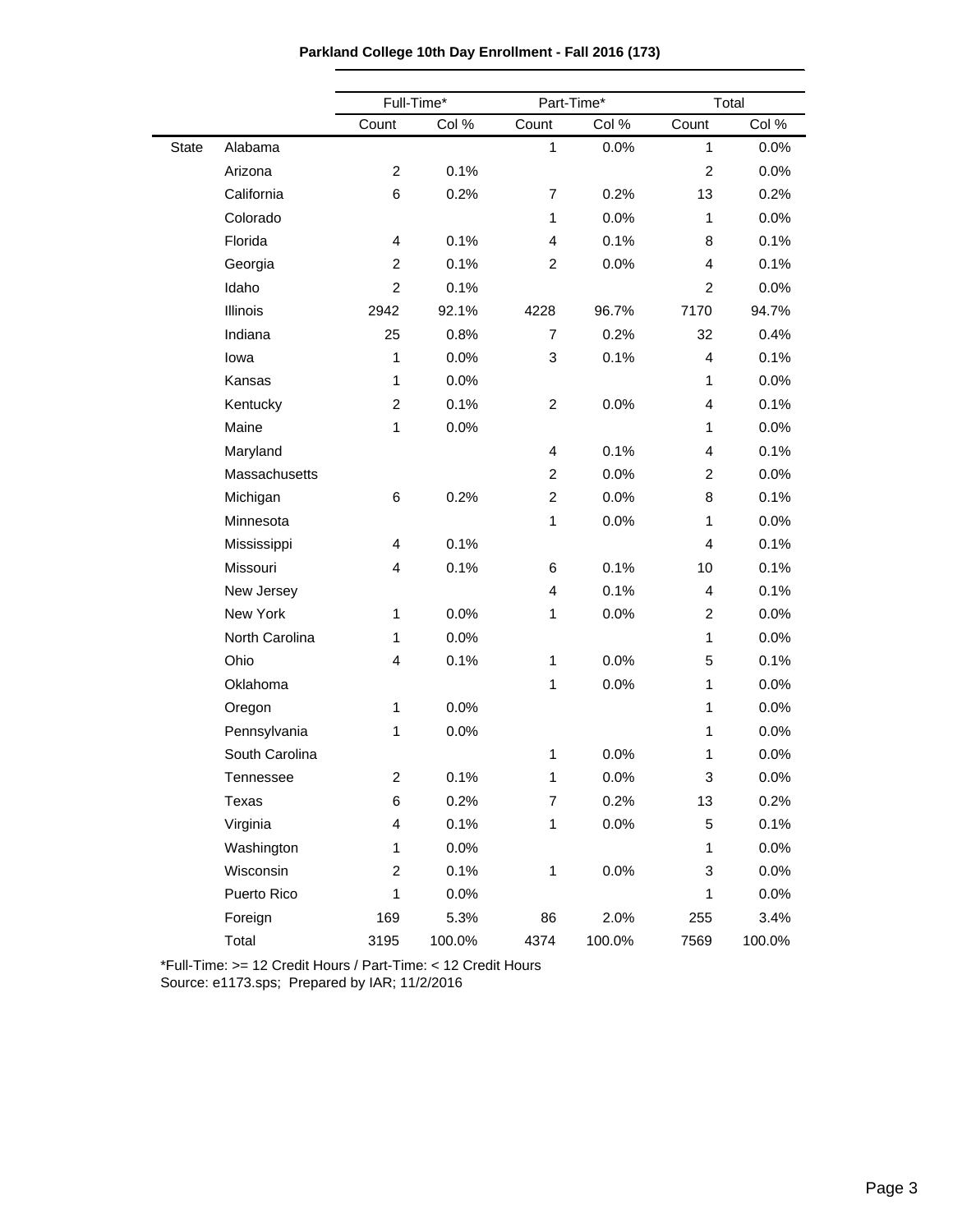**Parkland College 10th Day Enrollment - Fall 2016 (173)**

|                       |                 |                  | Full-Time* |                           | Part-Time* | Total                   |        |  |
|-----------------------|-----------------|------------------|------------|---------------------------|------------|-------------------------|--------|--|
|                       |                 | Count            | Col %      | Count                     | Col %      | Count                   | Col %  |  |
| Student Major Program | Total           | 3195             | 100.0%     | 4374                      | 100.0%     | 7569                    | 100.0% |  |
|                       | <b>B ABG</b>    | 10               | 0.3%       |                           |            | 10                      | 0.1%   |  |
|                       | <b>B ABL</b>    | 15               | 0.5%       | 16                        | 0.4%       | 31                      | 0.4%   |  |
|                       | <b>B ABM</b>    | 40               | 1.3%       | 16                        | 0.4%       | 56                      | 0.7%   |  |
|                       | <b>B ABR</b>    | 5                | 0.2%       | 3                         | 0.1%       | 8                       | 0.1%   |  |
|                       | <b>B ABT</b>    | $\boldsymbol{9}$ | 0.3%       | 1                         | 0.0%       | 10                      | 0.1%   |  |
|                       | <b>B ACC</b>    | 35               | 1.1%       | 47                        | 1.1%       | 82                      | 1.1%   |  |
|                       | <b>B AGB</b>    | 1                | 0.0%       | $\overline{c}$            | 0.0%       | 3                       | 0.0%   |  |
|                       | <b>B CCP</b>    | $\overline{c}$   | 0.1%       |                           |            | $\overline{c}$          | 0.0%   |  |
|                       | <b>B EQM</b>    | $\overline{c}$   | 0.1%       | $\overline{\mathbf{c}}$   | 0.0%       | $\overline{\mathbf{4}}$ | 0.1%   |  |
|                       | <b>BETR</b>     |                  |            | $\boldsymbol{2}$          | 0.0%       | $\overline{c}$          | 0.0%   |  |
|                       | <b>B FLD</b>    | $\mathbf{1}$     | 0.0%       | $\mathbf{1}$              | 0.0%       | $\overline{c}$          | 0.0%   |  |
|                       | <b>BFSA</b>     |                  |            | $\boldsymbol{2}$          | 0.0%       | $\overline{c}$          | 0.0%   |  |
|                       | <b>B</b> GIS    |                  |            | $\ensuremath{\mathsf{3}}$ | 0.1%       | 3                       | 0.0%   |  |
|                       | <b>B HCM</b>    | 12               | 0.4%       | 12                        | 0.3%       | 24                      | 0.3%   |  |
|                       | <b>BHIF</b>     |                  |            | $\mathbf{1}$              | 0.0%       | $\mathbf{1}$            | 0.0%   |  |
|                       | <b>BHIH</b>     | 10               | 0.3%       | $\overline{\mathbf{4}}$   | 0.1%       | 14                      | 0.2%   |  |
|                       | <b>BHIR</b>     | 9                | 0.3%       | $\overline{4}$            | 0.1%       | 13                      | 0.2%   |  |
|                       | <b>B IND</b>    | 6                | 0.2%       | 9                         | 0.2%       | 15                      | 0.2%   |  |
|                       | <b>BINT</b>     | $\overline{c}$   | 0.1%       |                           |            | $\boldsymbol{2}$        | 0.0%   |  |
|                       | <b>B MGT</b>    | 43               | 1.3%       | 57                        | 1.3%       | 100                     | 1.3%   |  |
|                       | <b>B MKT</b>    | 24               | 0.8%       | 23                        | 0.5%       | 47                      | 0.6%   |  |
|                       | E ACR           | 17               | 0.5%       | $\overline{7}$            | 0.2%       | 24                      | 0.3%   |  |
|                       | E AFT           | 41               | 1.3%       | $\ensuremath{\mathsf{3}}$ | 0.1%       | 44                      | 0.6%   |  |
|                       | E AMT           | 3                | 0.1%       |                           |            | 3                       | 0.0%   |  |
|                       | E AUS           | 1                | 0.0%       |                           |            | $\mathbf{1}$            | 0.0%   |  |
|                       | E AUT           | 45               | 1.4%       | 20                        | 0.5%       | 65                      | 0.9%   |  |
|                       | E BCR           | 1                | 0.0%       | $\boldsymbol{2}$          | 0.0%       | 3                       | 0.0%   |  |
|                       | E CBS           |                  |            | $\mathbf{1}$              | 0.0%       | $\mathbf{1}$            | 0.0%   |  |
|                       | E CDB           | $\,6\,$          | 0.2%       | $\overline{\mathbf{4}}$   | 0.1%       | $10$                    | 0.1%   |  |
|                       | E CDM           | 21               | 0.7%       | 9                         | 0.2%       | $30\,$                  | 0.4%   |  |
|                       | E CDS           | $\mathbf{3}$     | 0.1%       | $\boldsymbol{2}$          | 0.0%       | $\mathbf 5$             | 0.1%   |  |
|                       | $\mathsf E$ CIV |                  |            | $\mathbf{1}$              | 0.0%       | 1                       | 0.0%   |  |
|                       | E CMD           | $\mathbf{1}$     | 0.0%       | $\mathbf{1}$              | 0.0%       | $\overline{c}$          | 0.0%   |  |
|                       | E CNH           | 32               | 1.0%       | $\mathbf{1}$              | 0.0%       | 33                      | 0.4%   |  |
|                       | E CTT           | $\overline{2}$   | 0.1%       | $\mathbf{1}$              | 0.0%       | 3                       | 0.0%   |  |
|                       | E CWC           |                  |            | $\mathbf{1}$              | 0.0%       | $\mathbf{1}$            | 0.0%   |  |
|                       | E ECS           | 18               | 0.6%       | $10$                      | 0.2%       | 28                      | 0.4%   |  |
|                       | E ELP           | $\boldsymbol{2}$ | 0.1%       | $\mathbf 5$               | 0.1%       | $\overline{7}$          | 0.1%   |  |
|                       | E ENS           | 152              | 4.8%       | 54                        | 1.2%       | 206                     | 2.7%   |  |
|                       | E HAC           | 12               | 0.4%       | 9                         | 0.2%       | 21                      | 0.3%   |  |
|                       | E HVC           | $\overline{c}$   | 0.1%       | $\overline{4}$            | 0.1%       | 6                       | 0.1%   |  |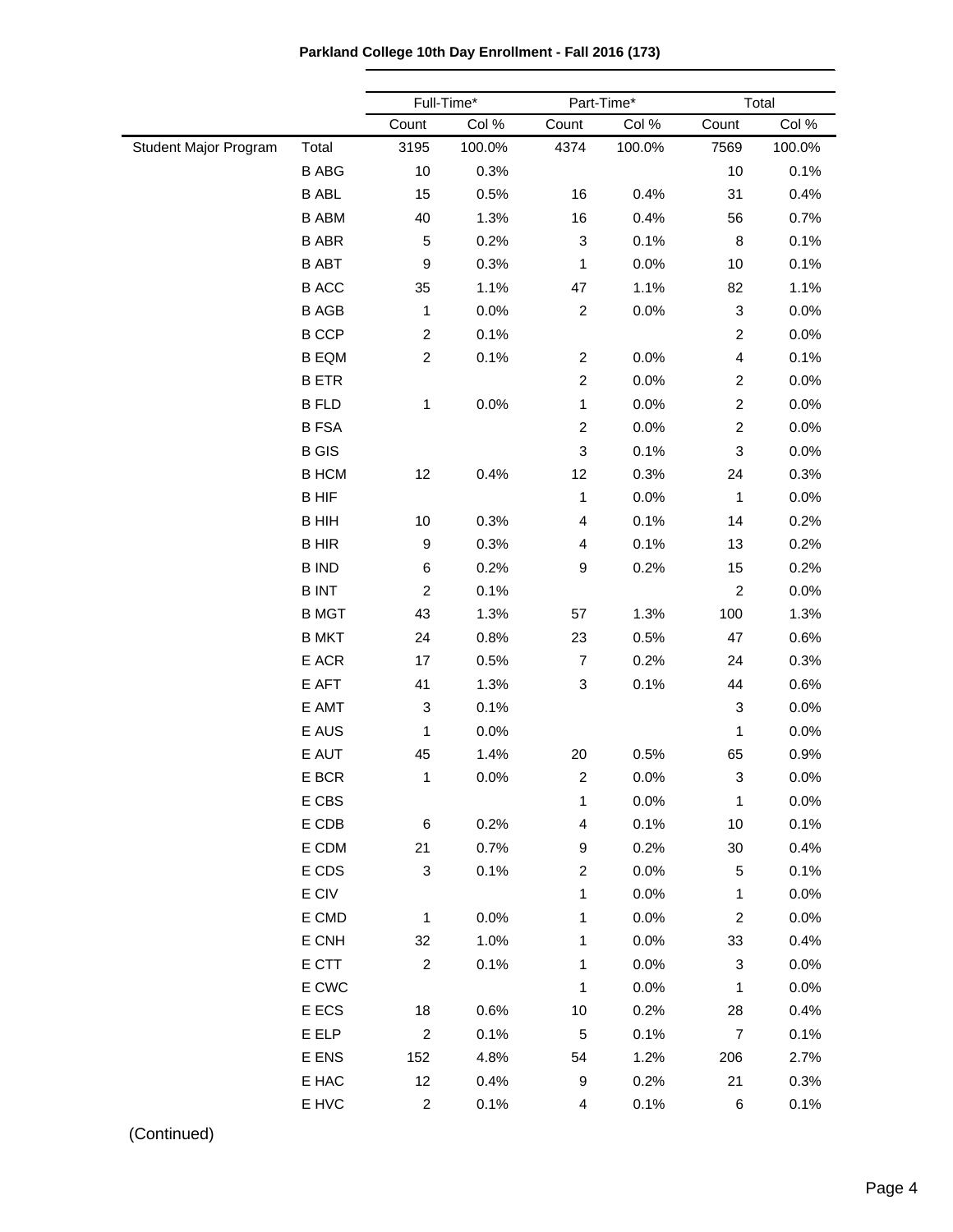|              | Full-Time*     |       | Part-Time*       |       | Total          |       |
|--------------|----------------|-------|------------------|-------|----------------|-------|
|              | Count          | Col % | Count            | Col % | Count          | Col % |
| E IMT        | $\mathbf{1}$   | 0.0%  | $\overline{4}$   | 0.1%  | 5              | 0.1%  |
| E IWT        | $\overline{c}$ | 0.1%  | 13               | 0.3%  | 15             | 0.2%  |
| E MFG        | 24             | 0.8%  | 25               | 0.6%  | 49             | 0.6%  |
| E PET        | 34             | 1.1%  | $\boldsymbol{9}$ | 0.2%  | 43             | 0.6%  |
| F AAD        | 39             | 1.2%  | 32               | 0.7%  | 71             | 0.9%  |
| F AAE        | 4              | 0.1%  | 3                | 0.1%  | $\overline{7}$ | 0.1%  |
| F ENT        | 3              | 0.1%  | $\overline{c}$   | 0.0%  | 5              | 0.1%  |
| F GDS        | 15             | 0.5%  | 22               | 0.5%  | 37             | 0.5%  |
| F MCB        | 14             | 0.4%  | 13               | 0.3%  | 27             | 0.4%  |
| F MCC        | 5              | 0.2%  | 6                | 0.1%  | 11             | 0.1%  |
| F MPH        | 9              | 0.3%  | 17               | 0.4%  | 26             | 0.3%  |
| F MPR        |                |       | 4                | 0.1%  | $\overline{4}$ | 0.1%  |
| F MSE        | 10             | 0.3%  | 6                | 0.1%  | 16             | 0.2%  |
| F MSP        | 9              | 0.3%  | $\overline{7}$   | 0.2%  | 16             | 0.2%  |
| G CMA        |                |       | 1                | 0.0%  | $\mathbf{1}$   | 0.0%  |
| G DHG        | 66             | 2.1%  | 1                | 0.0%  | 67             | 0.9%  |
| <b>G EMA</b> |                |       | $\overline{c}$   | 0.0%  | $\overline{c}$ | 0.0%  |
| <b>G EMT</b> | 10             | 0.3%  | 24               | 0.5%  | 34             | 0.4%  |
| G MAS        | $\mathbf{1}$   | 0.0%  | 3                | 0.1%  | 4              | 0.1%  |
| G MSG        | 11             | 0.3%  | 19               | 0.4%  | 30             | 0.4%  |
| <b>G NAS</b> | $\overline{c}$ | 0.1%  | 15               | 0.3%  | 17             | 0.2%  |
| <b>G NUR</b> | 54             | 1.7%  | 149              | 3.4%  | 203            | 2.7%  |
| <b>G OTA</b> | 19             | 0.6%  | 16               | 0.4%  | 35             | 0.5%  |
| <b>GRTT</b>  | 3              | 0.1%  | 13               | 0.3%  | 16             | 0.2%  |
| G SPT        |                |       | 1                | 0.0%  | 1              | 0.0%  |
| G SUR        | 20             | 0.6%  | 15               | 0.3%  | 35             | 0.5%  |
| <b>G VTT</b> | 34             | 1.1%  | 29               | 0.7%  | 63             | 0.8%  |
| G XCT        |                |       | $\sqrt{5}$       | 0.1%  | 5              | 0.1%  |
| G XMR        | $\mathbf{1}$   | 0.0%  | 3                | 0.1%  | 4              | 0.1%  |
| G XRA        | 25             | 0.8%  | 12               | 0.3%  | 37             | 0.5%  |
| H GAA        | 593            | 18.6% | 342              | 7.8%  | 935            | 12.4% |
| N ASG        | 876            | 27.4% | 435              | 9.9%  | 1311           | 17.3% |
| N FTR        | $\mathbf{1}$   | 0.0%  | 6                | 0.1%  | $\overline{7}$ | 0.1%  |
| <b>OCCUP</b> | 204            | 6.4%  | 361              | 8.3%  | 565            | 7.5%  |
| S CHD        | 16             | 0.5%  | 39               | 0.9%  | 55             | 0.7%  |
| S CJS        | 61             | 1.9%  | 44               | 1.0%  | 105            | 1.4%  |
| SFST         | 8              | 0.3%  | 8                | 0.2%  | 16             | 0.2%  |
| T ASP        |                |       | $\mathbf{1}$     | 0.0%  | $\mathbf{1}$   | 0.0%  |
| T BKP        |                |       | 6                | 0.1%  | 6              | 0.1%  |
| <b>TCIS</b>  | $\mathbf{1}$   | 0.0%  |                  |       | $\mathbf{1}$   | 0.0%  |
| T CMS        | $\overline{c}$ | 0.1%  |                  |       | $\overline{c}$ | 0.0%  |
| T CNA        | 32             | 1.0%  | 40               | 0.9%  | 72             | 1.0%  |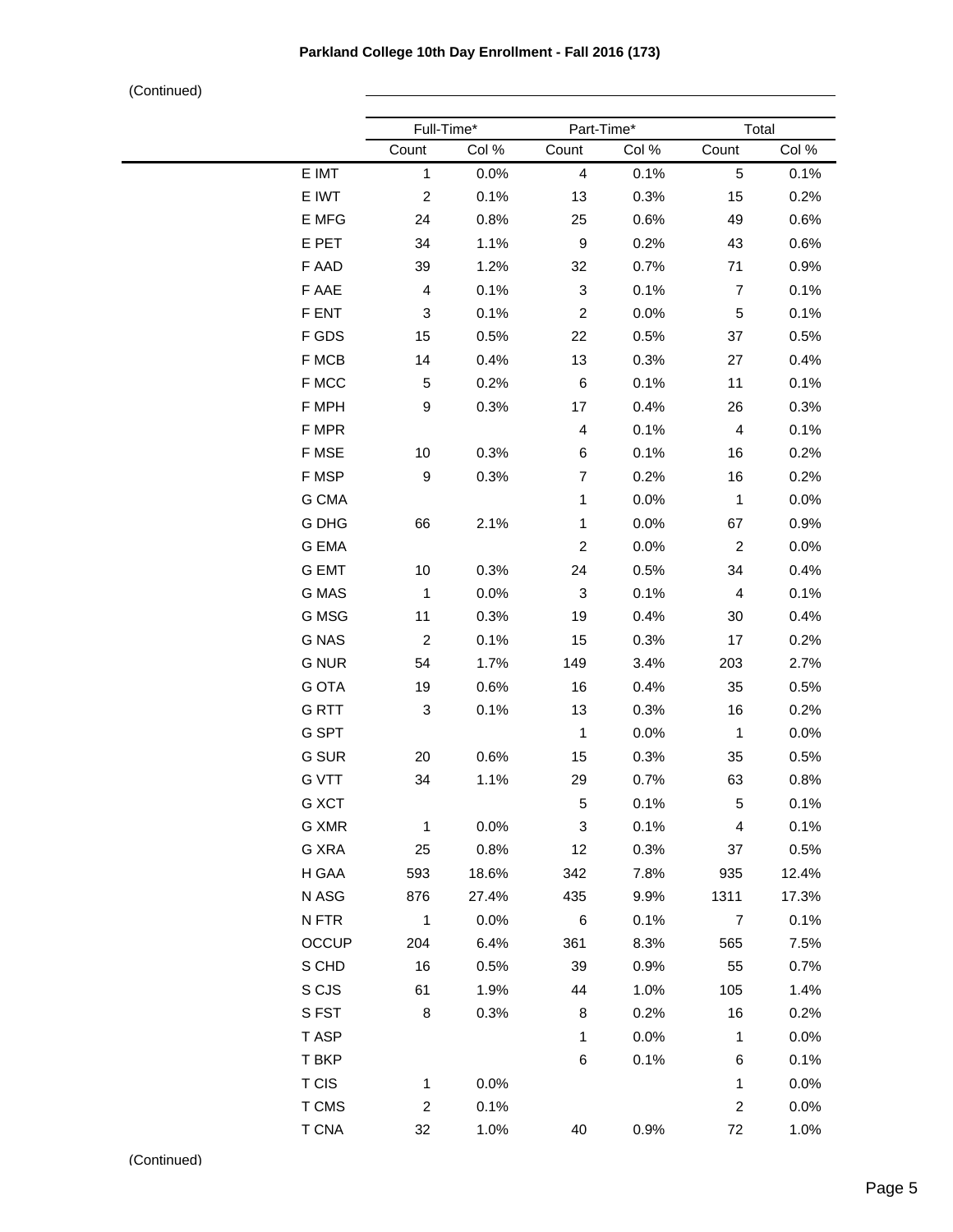|             |                 |                  | Full-Time* |                           | Part-Time* |                           | Total  |  |
|-------------|-----------------|------------------|------------|---------------------------|------------|---------------------------|--------|--|
|             |                 | Count            | Col %      | Count                     | Col %      | Count                     | Col %  |  |
|             | T CPL           | 21               | 0.7%       | 15                        | 0.3%       | 36                        | 0.5%   |  |
|             | T CSM           |                  |            | 1                         | 0.0%       | 1                         | 0.0%   |  |
|             | T DGM           | 38               | 1.2%       | 23                        | 0.5%       | 61                        | 0.8%   |  |
|             | <b>T GRA</b>    | $\mathbf{1}$     | 0.0%       |                           |            | $\mathbf 1$               | 0.0%   |  |
|             | T IAD           |                  |            | $\mathbf 1$               | 0.0%       | $\mathbf 1$               | 0.0%   |  |
|             | T IPR           | $\overline{c}$   | 0.1%       | 3                         | 0.1%       | 5                         | 0.1%   |  |
|             | T MSO           |                  |            | 1                         | 0.0%       | 1                         | 0.0%   |  |
|             | T OCA           | 23               | 0.7%       | 38                        | 0.9%       | 61                        | 0.8%   |  |
|             | T OCP           |                  |            | $\ensuremath{\mathsf{3}}$ | 0.1%       | $\ensuremath{\mathsf{3}}$ | 0.0%   |  |
|             | T OCT           |                  |            | 1                         | 0.0%       | 1                         | 0.0%   |  |
|             | T OOS           |                  |            | $\mathbf 1$               | 0.0%       | 1                         | 0.0%   |  |
|             | T PCF           |                  |            | $\mathbf{1}$              | 0.0%       | $\mathbf{1}$              | 0.0%   |  |
|             | T WSM           |                  |            | $\overline{c}$            | 0.0%       | $\overline{c}$            | 0.0%   |  |
|             | X CDL           |                  |            | 14                        | 0.3%       | 14                        | 0.2%   |  |
|             | Y AB4           |                  |            | $\boldsymbol{2}$          | 0.0%       | $\boldsymbol{2}$          | 0.0%   |  |
|             | Y AS5           |                  |            | 1                         | 0.0%       | 1                         | 0.0%   |  |
|             | Y EL2           |                  |            | 1                         | 0.0%       | $\mathbf 1$               | 0.0%   |  |
|             | Y EL3           | 1                | 0.0%       | $\overline{c}$            | 0.0%       | 3                         | 0.0%   |  |
|             | Y EL4           |                  |            | 3                         | 0.1%       | 3                         | 0.0%   |  |
|             | Y GSU           | 315              | 9.9%       | 2168                      | 49.6%      | 2483                      | 32.8%  |  |
| Degree Type | 1799            | 204              | 6.4%       | 361                       | 8.3%       | 565                       | 7.5%   |  |
|             | AA              | 592              | 18.5%      | 339                       | 7.8%       | 931                       | 12.3%  |  |
|             | AAS             | 935              | 29.3%      | 770                       | 17.6%      | 1705                      | 22.5%  |  |
|             | <b>AES</b>      | 152              | 4.8%       | 54                        | 1.2%       | 206                       | 2.7%   |  |
|             | AFA             | 62               | 1.9%       | 48                        | 1.1%       | 110                       | 1.5%   |  |
|             | AGS             | 315              | 9.9%       | 2168                      | 49.6%      | 2483                      | 32.8%  |  |
|             | AS              | 876              | 27.4%      | 435                       | 9.9%       | 1311                      | 17.3%  |  |
|             | $\mathsf{CE}\,$ | $\boldsymbol{2}$ | 0.1%       | 12                        | 0.3%       | 14                        | 0.2%   |  |
|             | <b>CER</b>      | 57               | 1.8%       | 187                       | 4.3%       | 244                       | 3.2%   |  |
|             | Total           | 3195             | 100.0%     | 4374                      | 100.0%     | 7569                      | 100.0% |  |

\*Full-Time: >= 12 Credit Hours / Part-Time: < 12 Credit Hours Source: e1173.sps; Prepared by IAR; 11/2/2016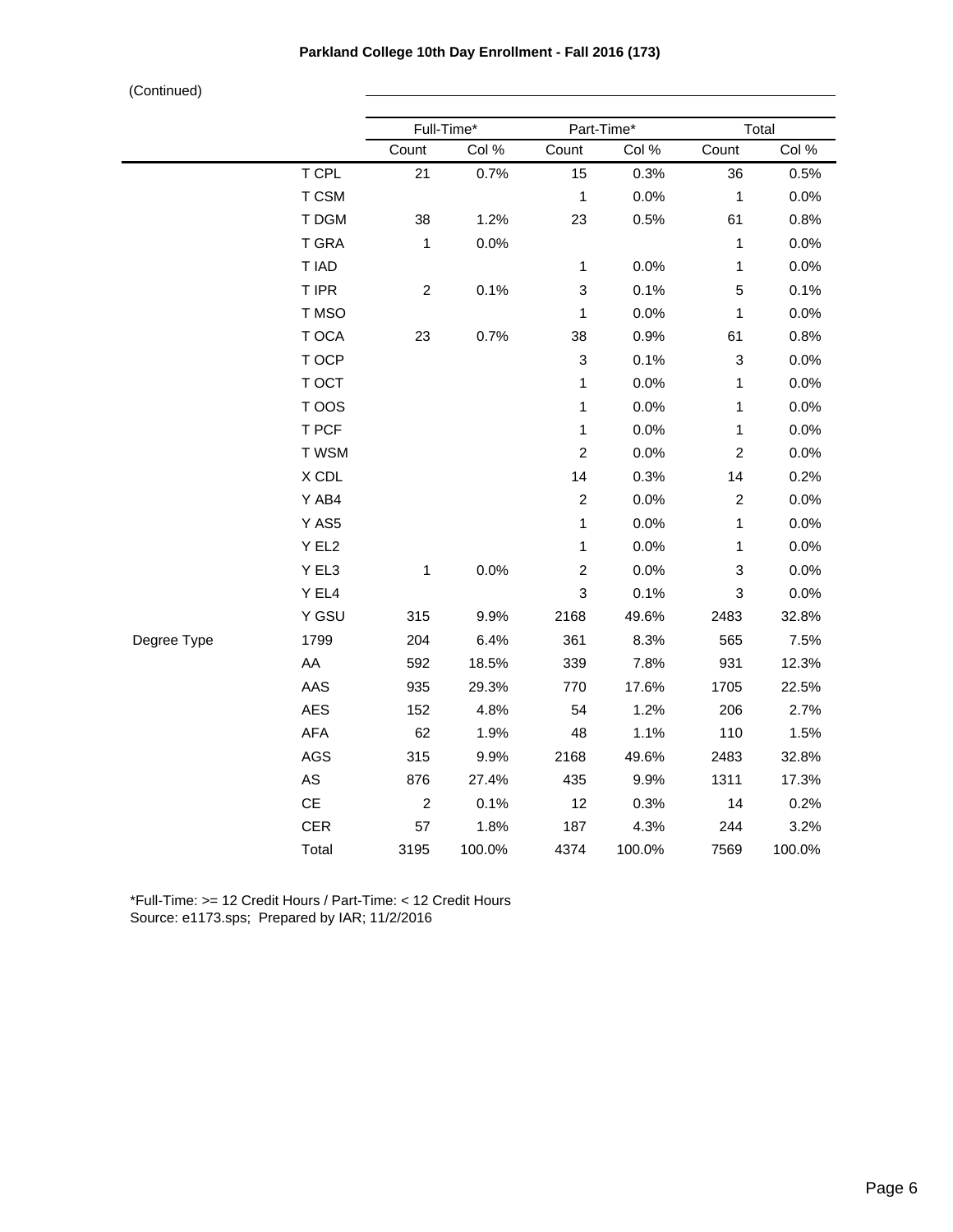|                     |                                             |                | Full-Time* |                | Part-Time* | Total          |        |
|---------------------|---------------------------------------------|----------------|------------|----------------|------------|----------------|--------|
|                     |                                             | Count          | Col %      | Count          | Col %      | Count          | Col %  |
| Transfer            | Total                                       | 155            | 100.0%     | 71             | 100.0%     | 226            | 100.0% |
| Institution<br>Name | <b>Black Hawk College-East</b>              | 1              | 0.6%       | 1              | 1.4%       | 2              | 0.9%   |
|                     | <b>Black Hawk College-Quad Cities</b>       | 1              | 0.6%       |                |            | 1              | 0.4%   |
|                     | <b>Bradley University</b>                   |                |            | 1              | 1.4%       | 1              | 0.4%   |
|                     | Carl Sandburg College                       | 1              | 0.6%       | 1              | 1.4%       | 2              | 0.9%   |
|                     | College of DuPage                           | 5              | 3.2%       |                |            | 5              | 2.2%   |
|                     | College of Lake County                      | 1              | 0.6%       |                |            | 1              | 0.4%   |
|                     | Columbia College                            | 1              | 0.6%       |                |            | 1              | 0.4%   |
|                     | Danville Area Community College             | 7              | 4.5%       | 11             | 15.5%      | 18             | 8.0%   |
|                     | <b>Eastern Illinois University</b>          | 3              | 1.9%       |                |            | 3              | 1.3%   |
|                     | <b>Elgin Community College</b>              | 1              | 0.6%       | 1              | 1.4%       | $\overline{c}$ | 0.9%   |
|                     | Eureka College                              | 1              | 0.6%       |                |            | 1              | 0.4%   |
|                     | Harold Washington College (Loop<br>College) | 2              | 1.3%       |                |            | $\overline{c}$ | 0.9%   |
|                     | Harry S Truman College                      | 1              | 0.6%       | 1              | 1.4%       | $\overline{c}$ | 0.9%   |
|                     | <b>Heartland Community College</b>          | 6              | 3.9%       | 5              | 7.0%       | 11             | 4.9%   |
|                     | <b>Highland Community College</b>           |                |            | 1              | 1.4%       | 1              | 0.4%   |
|                     | Illinois Central College                    | 4              | 2.6%       |                |            | 4              | 1.8%   |
|                     | Illinois Eastern Community Colleges         |                |            | 1              | 1.4%       | 1              | 0.4%   |
|                     | <b>Illinois State University</b>            | 6              | 3.9%       | 3              | 4.2%       | 9              | 4.0%   |
|                     | Illinois Valley Community College           | 4              | 2.6%       | 1              | 1.4%       | 5              | 2.2%   |
|                     | Joliet Junior College                       | 3              | 1.9%       |                |            | 3              | 1.3%   |
|                     | Kankakee Community College                  | 8              | 5.2%       | $\overline{c}$ | 2.8%       | 10             | 4.4%   |
|                     | Kennedy-King College                        |                |            | $\overline{c}$ | 2.8%       | $\overline{c}$ | 0.9%   |
|                     | Lake Land College                           | 22             | 14.2%      | 9              | 12.7%      | 31             | 13.7%  |
|                     | Lincoln College                             | $\overline{c}$ | 1.3%       |                |            | 2              | 0.9%   |
|                     | <b>Lincoln Land Community College</b>       | 3              | 1.9%       | $\overline{c}$ | 2.8%       | 5              | 2.2%   |
|                     | Lincoln Trail College                       | 1              | 0.6%       |                |            | 1              | 0.4%   |
|                     | Malcolm X College                           | 1              | 0.6%       |                |            | 1              | 0.4%   |
|                     | <b>Millikin University</b>                  | 1              | 0.6%       |                |            | 1              | 0.4%   |
|                     | North Central College                       |                |            | 1              | 1.4%       | 1              | 0.4%   |
|                     | Northeastern Illinois University            | 1              | 0.6%       |                |            | 1              | 0.4%   |
|                     | Northern Illinois University                | 1              | 0.6%       |                |            | 1              | 0.4%   |
|                     | Oakton Community College                    | 1              | 0.6%       |                |            | 1              | 0.4%   |
|                     | Olive-Harvey College                        |                |            | 1              | 1.4%       | $\mathbf 1$    | 0.4%   |
|                     | <b>Prairie State College</b>                | 1              | 0.6%       |                |            | 1              | 0.4%   |
|                     | Rend Lake College                           | 3              | 1.9%       |                |            | 3              | 1.3%   |
|                     | <b>Richland Community College</b>           | 5              | 3.2%       | 3              | 4.2%       | 8              | 3.5%   |
|                     | <b>Robert Morris College</b>                |                |            | $\overline{c}$ | 2.8%       | 2              | 0.9%   |
|                     | <b>Shawnee Community College</b>            | 1              | 0.6%       |                |            | 1              | 0.4%   |
|                     | SIU Carbondale                              | 5              | 3.2%       | $\overline{c}$ | 2.8%       | 7              | 3.1%   |
|                     | SIU Edwardsville                            | 1              | 0.6%       | $\mathbf 1$    | 1.4%       | $\overline{c}$ | 0.9%   |